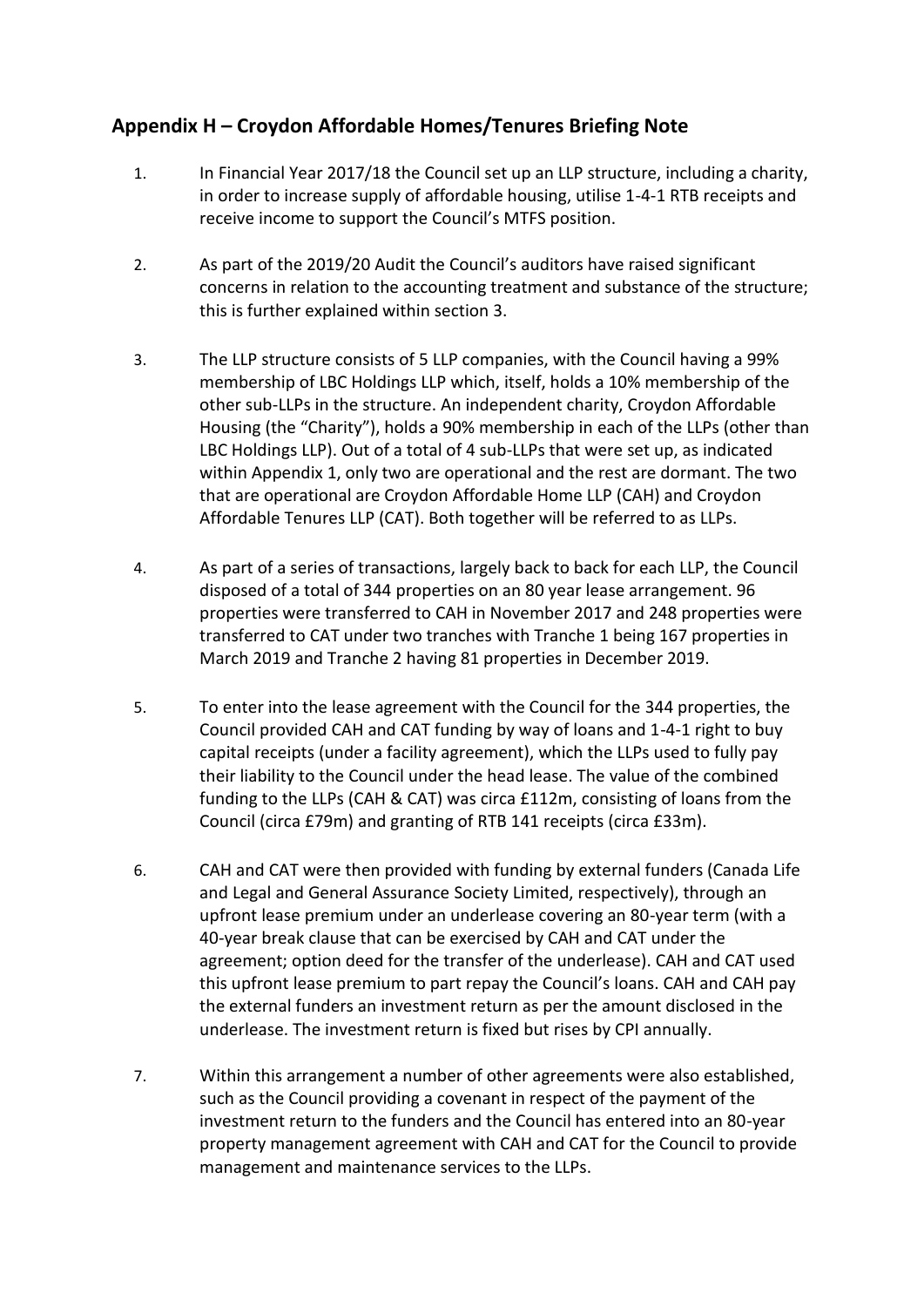- 8. The Council accounted for the disposal of the leases to the LLPs as a finance lease and therefore treated the premiums of c£112m from the LLP for the lease as capital receipts. The Council does not hold the 344 properties on its balance sheet as they were deemed as disposed. The Council then used the receipts from the LLPs to fund £73m of transformation projects (under the Flexile Use of Capital Receipts arrangements for Local Authorities and to finance the capital programme with the balance of c£38m.
- 9. A further set of transactions includes the repayment of the initial loans by the LLPs using the monies they received from the external investors and the loan balance was reduced to £8.1m. The LLP will pay the remaining loan over a 40 year period and so far all annual commitments have been paid by the LLPs.
- 10. The Council's external auditors, Grant Thornton (GT), have raised concerns in regards to the structure and how the transactions between the stakeholders have been accounted for in the Council's year end accounts. These challenges include:
	- a. On the basis of the transactions as detailed within Section 1 GT challenged whether the risk and reward associated with the properties were ever transferred at the outset of the agreement, and if there was a lease in place then it would be an Operating Lease as opposed to a Finance Lease
	- b. Upon considering the whole suite of transactions rather than on perhaps the individual basis it appeared to GT that the Council was the party that the investors transacted with and the LLP is almost just a pass through.
- 11. The Council commissioned PwC to carry out an independent review of the LLP Structure and were asked to help with examining and advising on the Council's options in responding to Grant Thornton on this issue, particularly the claim 10a (above). Along with PwC support the Council also commissioned legal advice from James Goudie QC to ensure the structure also passed the legal test.
- 12. GT's challenge raised two potential implications for the Council. Firstly, if it were deemed that the LLP was just a pass through then the application of the 1-4-1 Capital Receipts would have been unlawful as the control test would have failed. Secondly, if the head lease transfer should be classified as an operating lease then the Council would need to unwind the £112m of capital receipts.
- 13. The Council is comfortable that the legal advice, along with its own management view, indicates that the setup of the structure is not just a pass through. Therefore, GT's second challenge as indicated within 10.b can be responded with a strong degree of confidence. The LLPs do have substance and that the LLP's control test is met as advised by the draft legal opinion from James Goudie. However James Goudie is unequivocal in his view that the structure is of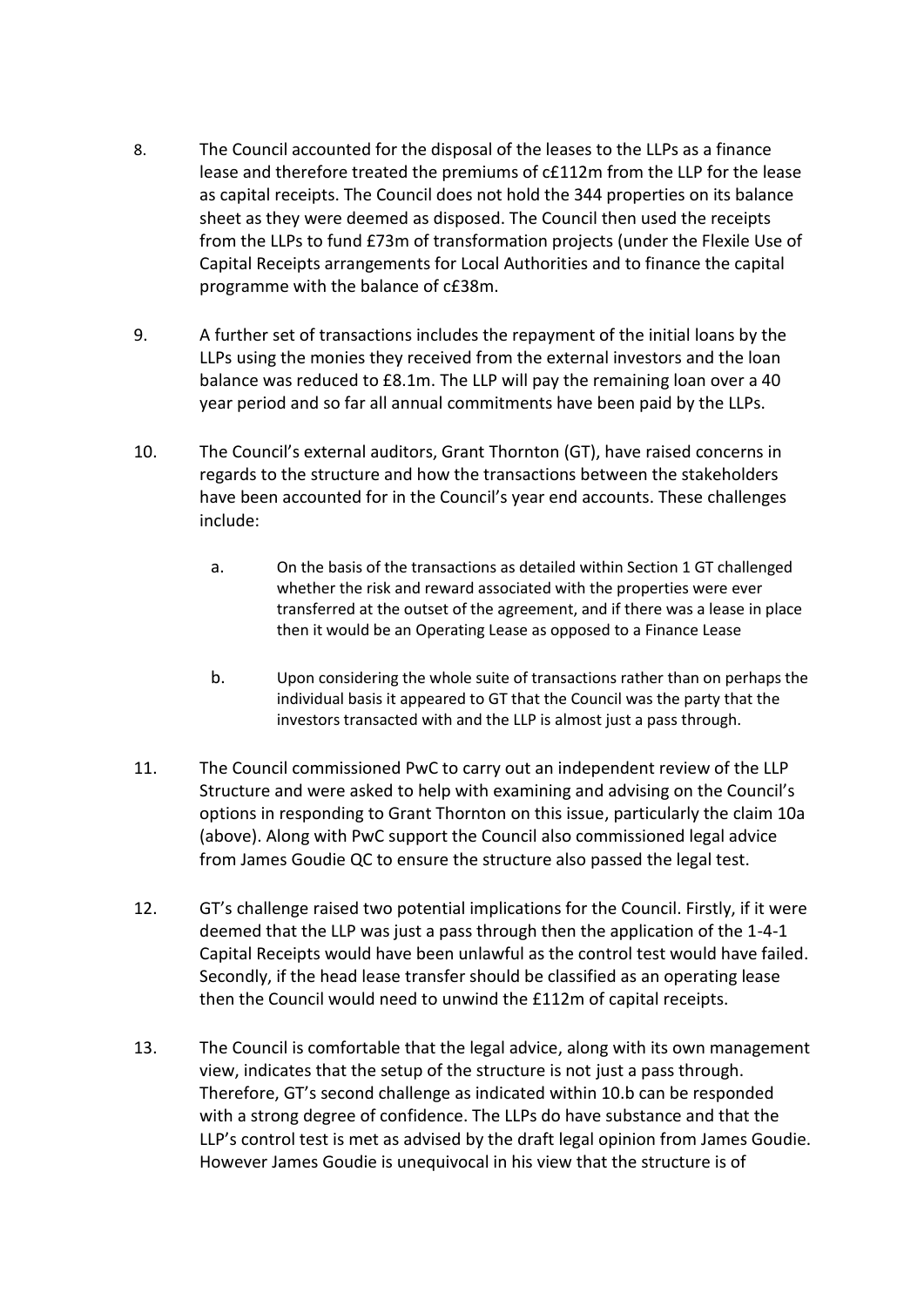substance and that the LLPs have independence. This therefore reduces the risk of the entire structure needing to be re-considered for accounting purposes. Particularly, it ensures that the granting of the 1-4-1 Capital Receipts has been correctly done.

- 14. The Council has also received a draft report from PwC, which provides a rather open ended view of the lease arrangements and does not come to a conclusive position. The complex nature of the agreements indicates that further work will be required with GT to understand their view. GT have asked for the Council to provide a further paper to determine all risks and rewards, within its management assessment, have been transferred to the LLP.
- 15 The Council has 3 options that could resolve this matter. Option A has been to find all avenues, including engaging with CIPFA policy team to get a view on the lease indicators and CIPFA were asked to attend a meeting (also including DLUHC, PwC, Improvement Panel members and our external auditors along with senior Council officers) to provide their view on how to interpret the Code of Practice to determine the lease classification. The Code and the IFRS standards state that to classify a lease as a finance lease the criteria either 'individually or collectively' needs to be met. There are broadly two views to this, one being that only one criteria potentially needs to be met, out of the eight, for it to be classified as a finance lease and the second that it refers to a weighted assessment. The latter indicating that a number of indicators need to be met rather than just a single one. Albeit the auditor's view is that the assessment needs to be looked at in the round.
- 16 Option B has been to ensure comprehensive information has been provided to PwC for each of the 8 criteria to provide a correct assessment. One of the indicators which needed further work was to test the actual life of the properties that were transferred to the LLPS. The Council's Property and Assets team has assessed the economic life and based on the condition of the properties his view is that that asset life of the properties that were transferred to the LLPs have a life span between 25 and 75 years, which is within the 40 year lease period. If the asset life of properties is close to the lease term it strongly indicates a finance lease. The outcome of this review suggests that there is an argument to split the land and building components of the properties and it further reveals that the land is more likely to be an operating lease and the buildings are finance leases. The challenge back from GT has been to further test if the risk and reward has been transferred even when componentising and this needs further work to better understand on the likelihood of this option being successful.
- 17 The Council has also been planning in the event the lease was classified as an operating lease. We believe that it best to plan for such a scenario and this is Option C. The Council is working to re-consider the flow of transactions that would take place if the